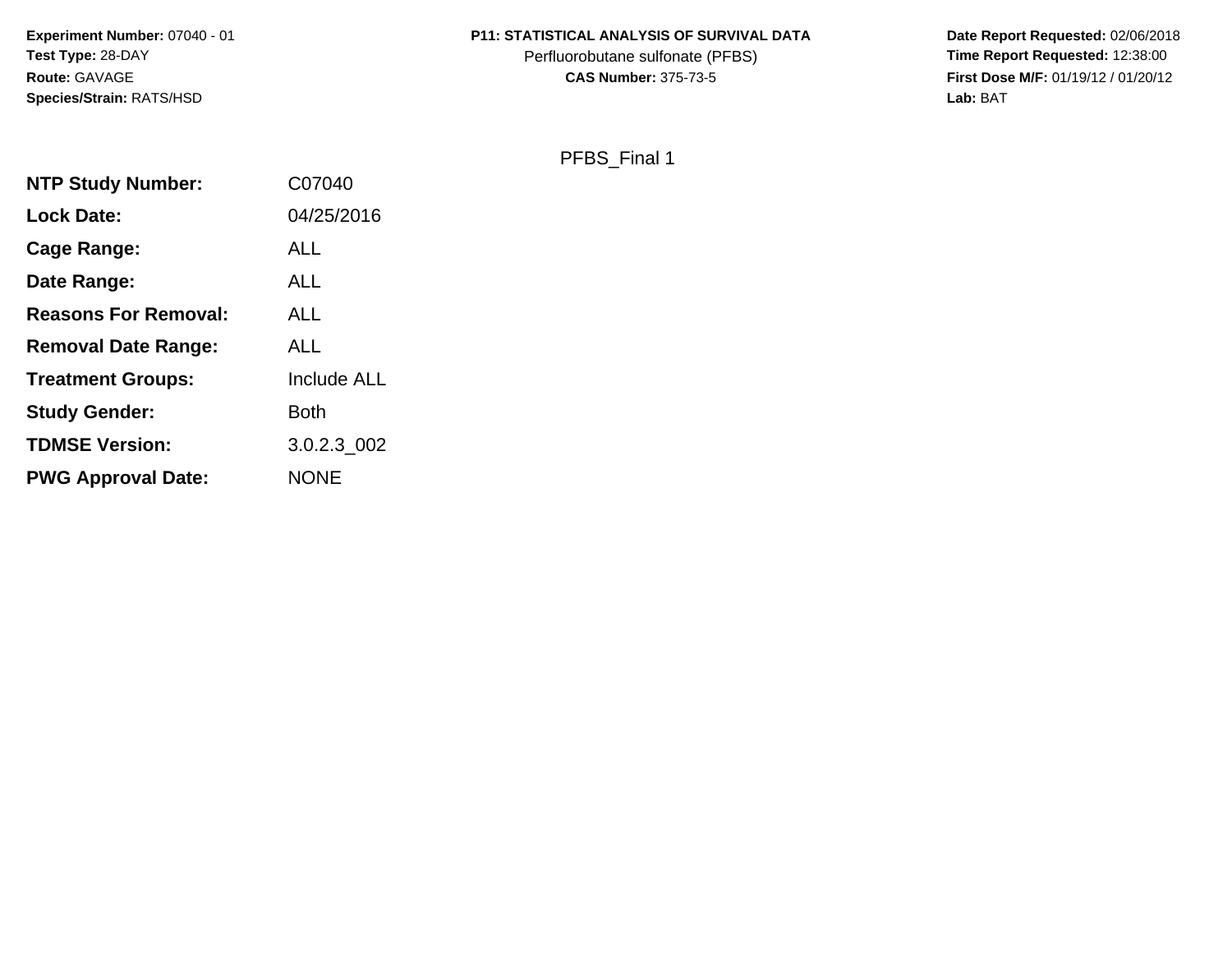Perfluorobutane sulfonate (PFBS)<br>**CAS Number:** 375-73-5

 **Date Report Requested:** 02/06/2018 **First Dose M/F:** 01/19/12 / 01/20/12<br>**Lab:** BAT **Lab:** BAT

# **MALE RATS**

FIRST TERMINAL SACRIFICE AT **29** DAYS

INDIVIDUAL SURVIVAL TIMES (DAYS)

| $DOSE = 0mg/kg/d$ M                                                                    |                     |                   |                    |
|----------------------------------------------------------------------------------------|---------------------|-------------------|--------------------|
| <b>TOTAL 10</b>                                                                        | UNCENSORED DEATHS 0 | CENSORED DEATHS 0 | <b>TERMINAL 10</b> |
| UNCENSORED DEATH DAYS<br>None<br><b>CENSORED DEATH DAYS</b><br>None                    |                     |                   |                    |
| $DOSE = 62.6mg/kg/d M$                                                                 |                     |                   |                    |
| <b>TOTAL 10</b>                                                                        | UNCENSORED DEATHS 0 | CENSORED DEATHS 0 | <b>TERMINAL 10</b> |
| UNCENSORED DEATH DAYS<br>None<br>CENSORED DEATH DAYS<br>None                           |                     |                   |                    |
| $DOSE = 125mg/kg/d M$                                                                  |                     |                   |                    |
| <b>TOTAL 10</b>                                                                        | UNCENSORED DEATHS 0 | CENSORED DEATHS 0 | <b>TERMINAL 10</b> |
| UNCENSORED DEATH DAYS<br>None<br><b>CENSORED DEATH DAYS</b><br>None                    |                     |                   |                    |
| $DOSE = 250mg/kg/d$ M                                                                  |                     |                   |                    |
| <b>TOTAL 10</b><br>UNCENSORED DEATH DAYS<br>None<br><b>CENSORED DEATH DAYS</b><br>None | UNCENSORED DEATHS 0 | CENSORED DEATHS 0 | <b>TERMINAL 10</b> |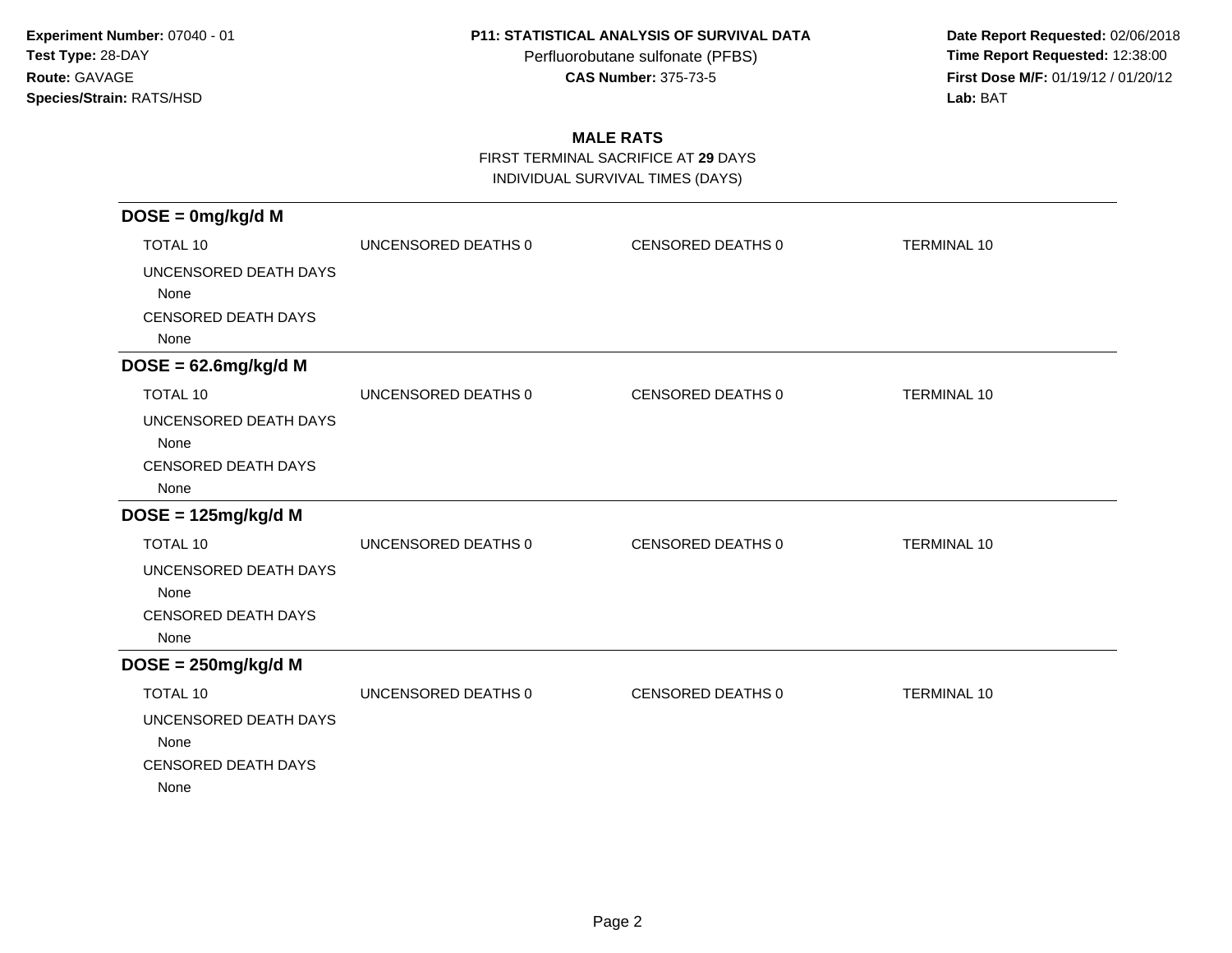Perfluorobutane sulfonate (PFBS)<br>**CAS Number:** 375-73-5

 **Date Report Requested:** 02/06/2018 **First Dose M/F:** 01/19/12 / 01/20/12<br>**Lab:** BAT **Lab:** BAT

## **MALE RATS**

 FIRST TERMINAL SACRIFICE AT **29** DAYSINDIVIDUAL SURVIVAL TIMES (DAYS)

| $DOSE = 500mg/kg/d M$      |    |    |    |                     |    |    |    |    |                          |                    |  |
|----------------------------|----|----|----|---------------------|----|----|----|----|--------------------------|--------------------|--|
| TOTAL 10                   |    |    |    | UNCENSORED DEATHS 0 |    |    |    |    | CENSORED DEATHS 0        | <b>TERMINAL 10</b> |  |
| UNCENSORED DEATH DAYS      |    |    |    |                     |    |    |    |    |                          |                    |  |
| None                       |    |    |    |                     |    |    |    |    |                          |                    |  |
| <b>CENSORED DEATH DAYS</b> |    |    |    |                     |    |    |    |    |                          |                    |  |
| None                       |    |    |    |                     |    |    |    |    |                          |                    |  |
| $DOSE = 1000mg/kg/d M$     |    |    |    |                     |    |    |    |    |                          |                    |  |
| TOTAL 10                   |    |    |    | UNCENSORED DEATHS 9 |    |    |    |    | <b>CENSORED DEATHS 1</b> | TERMINAL 0         |  |
| UNCENSORED DEATH DAYS      |    |    |    |                     |    |    |    |    |                          |                    |  |
| 15                         | 17 | 18 | 18 | 18                  | 21 | 24 | 25 | 25 |                          |                    |  |
| <b>CENSORED DEATH DAYS</b> |    |    |    |                     |    |    |    |    |                          |                    |  |
| 6                          |    |    |    |                     |    |    |    |    |                          |                    |  |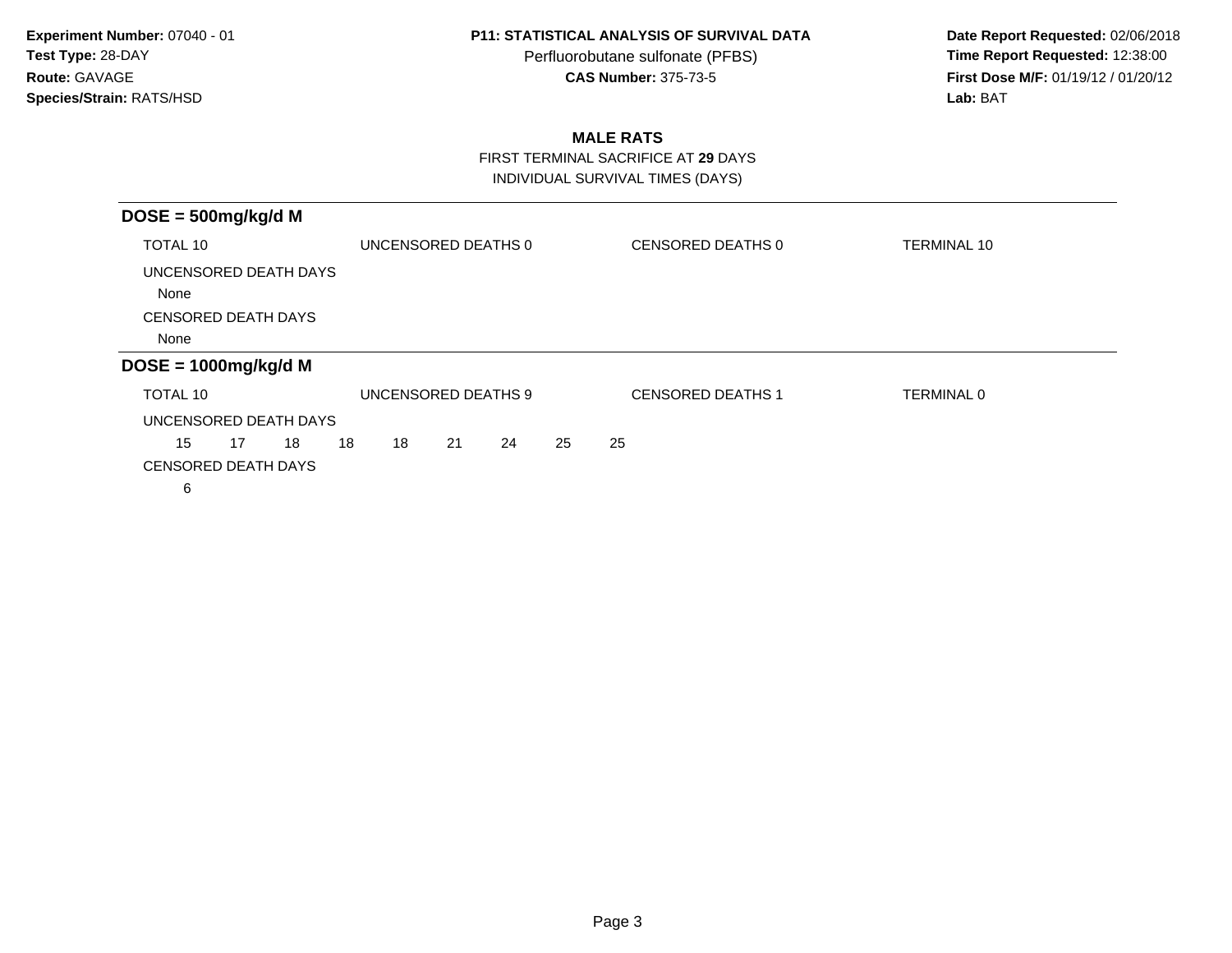**Experiment Number:** 07040 - 01**Test Type:** 28-DAY**Route:** GAVAGE**Species/Strain:** RATS/HSD

#### **P11: STATISTICAL ANALYSIS OF SURVIVAL DATA**

Perfluorobutane sulfonate (PFBS)<br>**CAS Number:** 375-73-5

 **Date Report Requested:** 02/06/2018 **First Dose M/F:** 01/19/12 / 01/20/12<br>**Lab:** BAT **Lab:** BAT

## **MALE RATS**

FIRST TERMINAL SACRIFICE AT **29** DAYS

|               |       |       |       |                   | <b>KAPLAN-MEIER SURVIVAL PROBABILITY ESTIMATES (%)</b> |       |       |       |       |       |
|---------------|-------|-------|-------|-------------------|--------------------------------------------------------|-------|-------|-------|-------|-------|
| <b>DOSE</b>   |       |       |       |                   | TIME (DAYS)                                            |       |       |       |       |       |
|               | 3     | 6     | 9     | $12 \overline{ }$ | 15                                                     | 18    | 21    | 24    | 27    | 29(A) |
| 0mg/kg/d M    | 100.0 | 100.0 | 100.0 | 100.0             | 100.0                                                  | 100.0 | 100.0 | 100.0 | 100.0 | 100.0 |
| 62.6mg/kg/d M | 100.0 | 100.0 | 100.0 | 100.0             | 100.0                                                  | 100.0 | 100.0 | 100.0 | 100.0 | 100.0 |
| 125mg/kg/d M  | 100.0 | 100.0 | 100.0 | 100.0             | 100.0                                                  | 100.0 | 100.0 | 100.0 | 100.0 | 100.0 |
| 250mg/kg/d M  | 100.0 | 100.0 | 100.0 | 100.0             | 100.0                                                  | 100.0 | 100.0 | 100.0 | 100.0 | 100.0 |
| 500mg/kg/d M  | 100.0 | 100.0 | 100.0 | 100.0             | 100.0                                                  | 100.0 | 100.0 | 100.0 | 100.0 | 100.0 |
| 1000mg/kg/d M | 100.0 | 100.0 | 100.0 | 100.0             | 88.9                                                   | 44.4  | 33.3  | 22.2  | 0.0   | 0.0   |

<sup>(</sup>A) FIRST TERMINAL SACRIFICE<br>(B) THE FIRST ENTRY IS THE TREND TEST (TARONE, 1975) RESULT. SUBSEQUENT ENTRIES ARE THE RESULTS OF PAIRWISE TESTS (COX, 1972). NEGATIVE TRENDS ARE INDICATED BY "N".<br>(C) MEAN OF ALL UNCENSORED D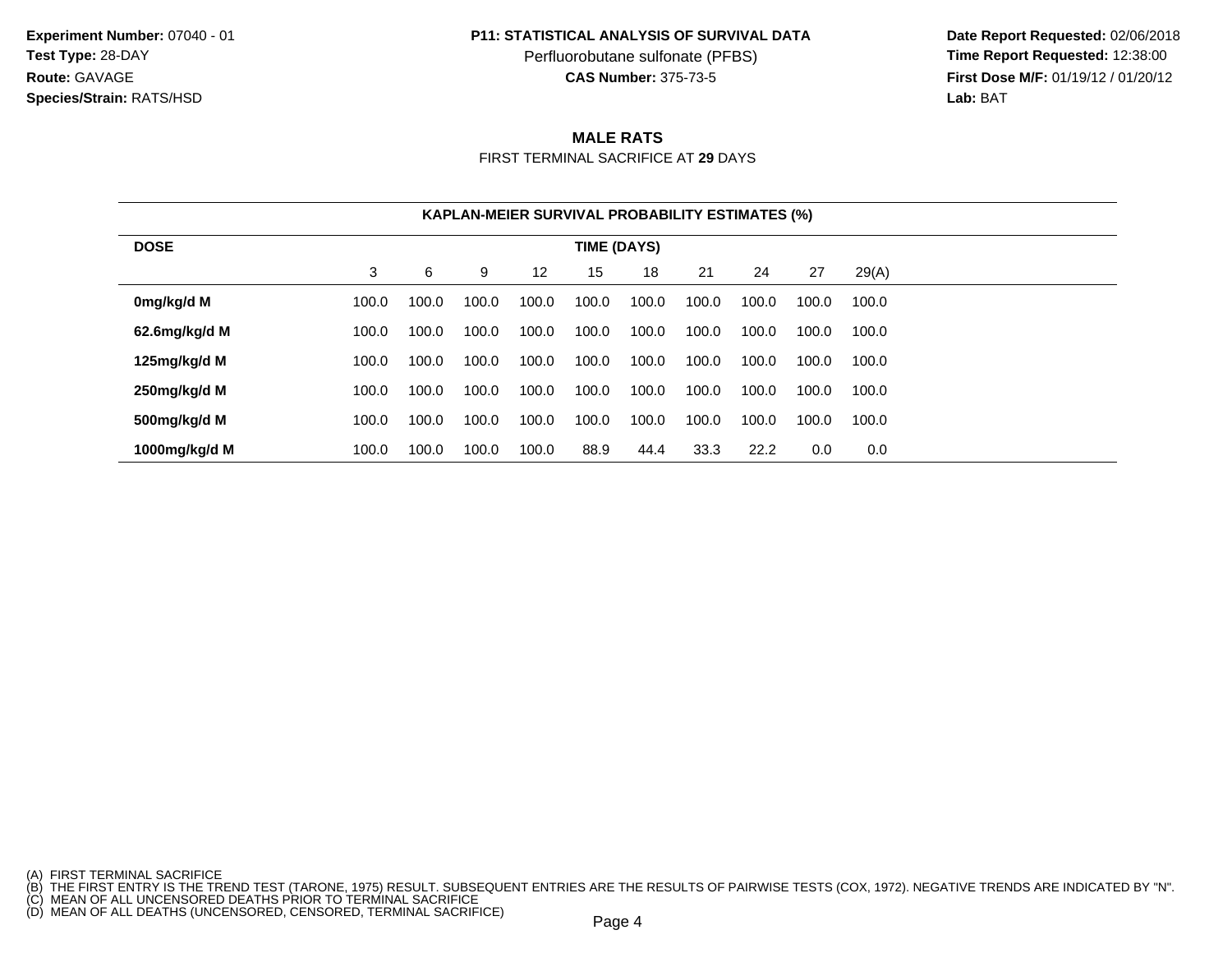Perfluorobutane sulfonate (PFBS)<br>**CAS Number:** 375-73-5

 **Date Report Requested:** 02/06/2018 **First Dose M/F:** 01/19/12 / 01/20/12<br>**Lab:** BAT **Lab:** BAT

## **MALE RATS**

FIRST TERMINAL SACRIFICE AT **29** DAYS

#### **SURVIVAL SUMMARY STATISTICS**

| <b>DOSE</b>                                                         | 0mg/kg/d M    | 62.6mg/kg/d M | 125mg/kg/d M  | 250mg/kg/d M  |
|---------------------------------------------------------------------|---------------|---------------|---------------|---------------|
| <b>SURVIVAL AT END OF STUDY</b><br>(KAPLAN-MEIER)                   | 100.0%        | 100.0%        | 100.0%        | 100.0%        |
| <b>SIGNIFICANCE (B)</b><br>(LIFE TABLE)                             | P < 0.001     | $- - - - -$   | -----         | -----         |
| <b>MEAN DAY OF</b><br><b>NATURAL DEATHS (C)</b><br>(STANDARD ERROR) | (.)           | l٠            | ۱.            | ι٠,           |
| <b>MEAN LIFE SPAN (D)</b><br>(STANDARD ERROR)                       | 29.0<br>(0.0) | 29.0<br>(0.0) | 29.0<br>(0.0) | 29.0<br>(0.0) |

| <b>DOSE</b>                                                         | 500mg/kg/d M  | 1000mg/kg/d M |  |
|---------------------------------------------------------------------|---------------|---------------|--|
| SURVIVAL AT END OF STUDY<br>(KAPLAN-MEIER)                          | 100.0%        | $0.0\%$       |  |
| <b>SIGNIFICANCE (B)</b><br>(LIFE TABLE)                             | $- - - - -$   | P<0.001       |  |
| <b>MEAN DAY OF</b><br><b>NATURAL DEATHS (C)</b><br>(STANDARD ERROR) | (.)           | 20.1<br>(1.3) |  |
| <b>MEAN LIFE SPAN (D)</b><br>(STANDARD ERROR)                       | 29.0<br>(0.0) | 18.7<br>(1.8) |  |

- 
- 

<sup>(</sup>A) FIRST TERMINAL SACRIFICE<br>(B) THE FIRST ENTRY IS THE TREND TEST (TARONE, 1975) RESULT. SUBSEQUENT ENTRIES ARE THE RESULTS OF PAIRWISE TESTS (COX, 1972). NEGATIVE TRENDS ARE INDICATED BY "N".<br>(C) MEAN OF ALL UNCENSORED D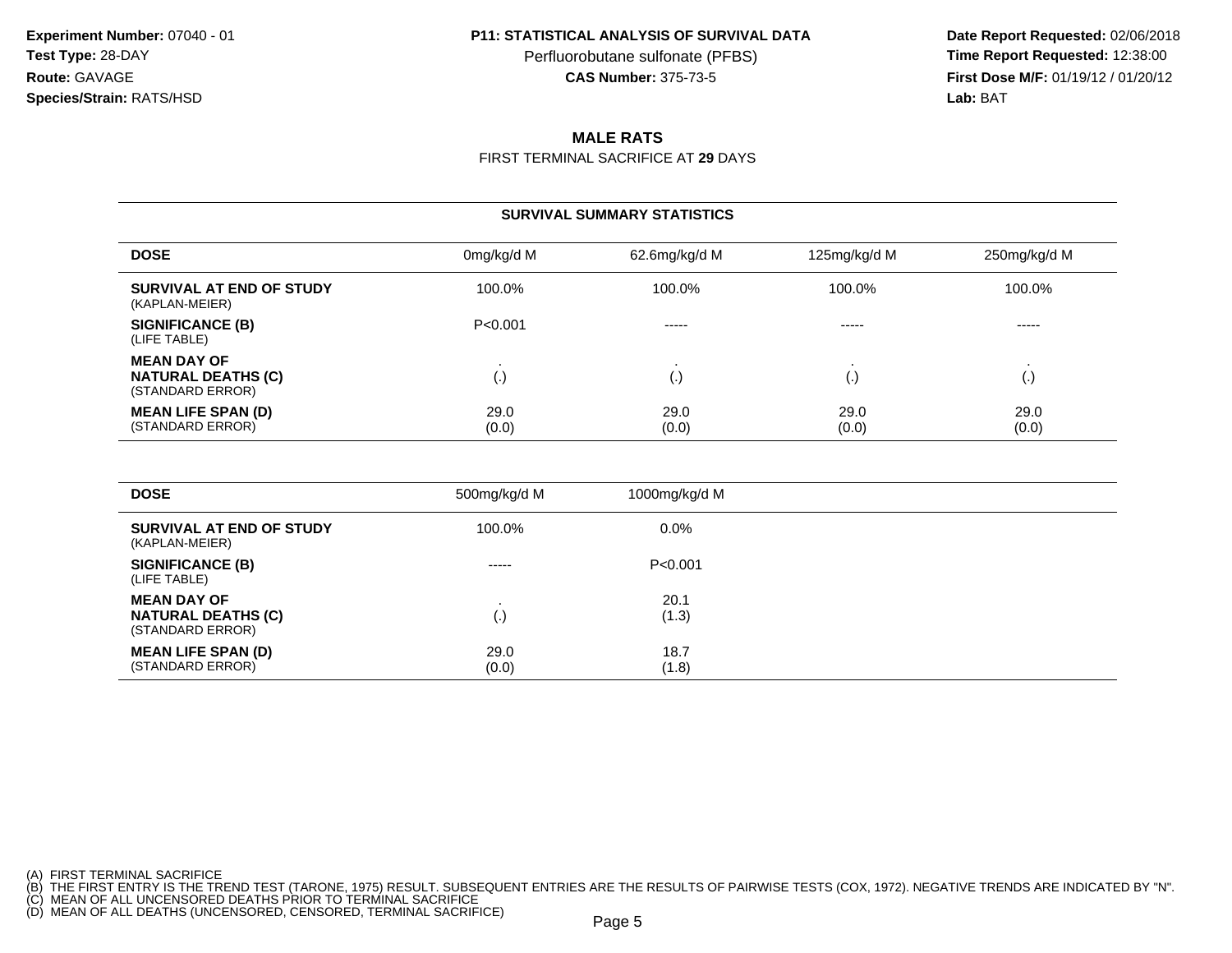Perfluorobutane sulfonate (PFBS)<br>**CAS Number:** 375-73-5

 **Date Report Requested:** 02/06/2018 **First Dose M/F:** 01/19/12 / 01/20/12<br>**Lab:** BAT **Lab:** BAT

## **FEMALE RATS**

FIRST TERMINAL SACRIFICE AT **29** DAYS

INDIVIDUAL SURVIVAL TIMES (DAYS)

| $DOSE = 0mg/kg/dF$         |                     |                   |                    |
|----------------------------|---------------------|-------------------|--------------------|
| <b>TOTAL 10</b>            | UNCENSORED DEATHS 0 | CENSORED DEATHS 0 | <b>TERMINAL 10</b> |
| UNCENSORED DEATH DAYS      |                     |                   |                    |
| None                       |                     |                   |                    |
| <b>CENSORED DEATH DAYS</b> |                     |                   |                    |
| None                       |                     |                   |                    |
| $DOSE = 62.6mg/kg/dF$      |                     |                   |                    |
| <b>TOTAL 10</b>            | UNCENSORED DEATHS 0 | CENSORED DEATHS 0 | <b>TERMINAL 10</b> |
| UNCENSORED DEATH DAYS      |                     |                   |                    |
| None                       |                     |                   |                    |
| <b>CENSORED DEATH DAYS</b> |                     |                   |                    |
| None                       |                     |                   |                    |
| $DOSE = 125mg/kg/dF$       |                     |                   |                    |
| <b>TOTAL 10</b>            | UNCENSORED DEATHS 0 | CENSORED DEATHS 0 | <b>TERMINAL 10</b> |
| UNCENSORED DEATH DAYS      |                     |                   |                    |
| None                       |                     |                   |                    |
| <b>CENSORED DEATH DAYS</b> |                     |                   |                    |
| None                       |                     |                   |                    |
| $DOSE = 250mg/kg/dF$       |                     |                   |                    |
| TOTAL 10                   | UNCENSORED DEATHS 1 | CENSORED DEATHS 0 | <b>TERMINAL 9</b>  |
| UNCENSORED DEATH DAYS      |                     |                   |                    |
| 25                         |                     |                   |                    |
| <b>CENSORED DEATH DAYS</b> |                     |                   |                    |
| None                       |                     |                   |                    |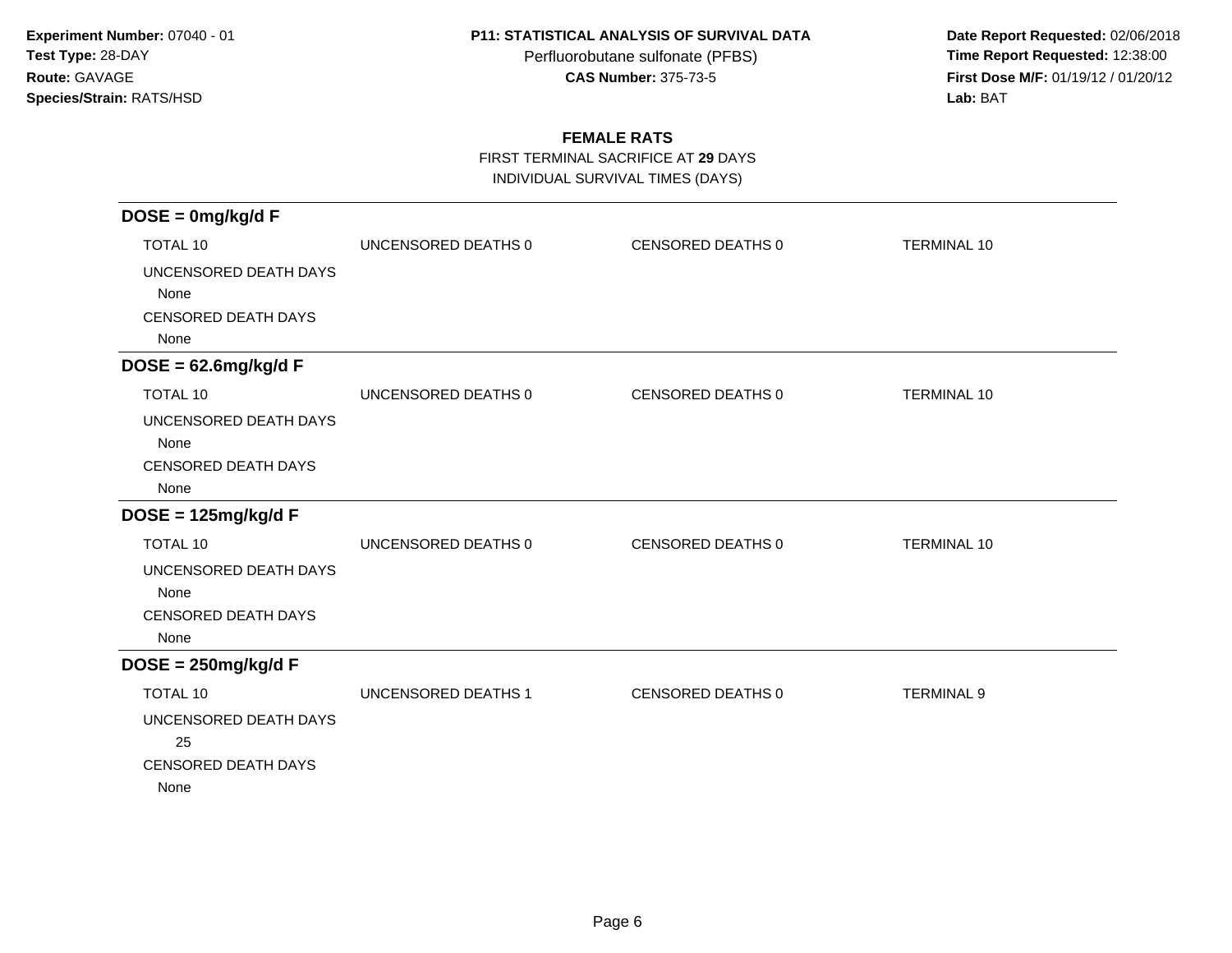Perfluorobutane sulfonate (PFBS)<br>**CAS Number:** 375-73-5

 **Date Report Requested:** 02/06/2018 **First Dose M/F:** 01/19/12 / 01/20/12<br>Lab: BAT **Lab:** BAT

## **FEMALE RATS**

FIRST TERMINAL SACRIFICE AT **29** DAYS

INDIVIDUAL SURVIVAL TIMES (DAYS)

| $DOSE = 500mg/kg/dF$       |                 |                     |    |    |                   |                   |  |
|----------------------------|-----------------|---------------------|----|----|-------------------|-------------------|--|
| TOTAL 10                   |                 | UNCENSORED DEATHS 1 |    |    | CENSORED DEATHS 0 | <b>TERMINAL 9</b> |  |
| UNCENSORED DEATH DAYS      |                 |                     |    |    |                   |                   |  |
| 21                         |                 |                     |    |    |                   |                   |  |
| <b>CENSORED DEATH DAYS</b> |                 |                     |    |    |                   |                   |  |
| None                       |                 |                     |    |    |                   |                   |  |
| $DOSE = 1000mg/kg/dF$      |                 |                     |    |    |                   |                   |  |
| TOTAL 10                   |                 | UNCENSORED DEATHS 8 |    |    | CENSORED DEATHS 0 | TERMINAL 2        |  |
| UNCENSORED DEATH DAYS      |                 |                     |    |    |                   |                   |  |
| 16<br>20<br>21             | 22<br><b>22</b> | 23                  | 27 | 27 |                   |                   |  |
| <b>CENSORED DEATH DAYS</b> |                 |                     |    |    |                   |                   |  |
| None                       |                 |                     |    |    |                   |                   |  |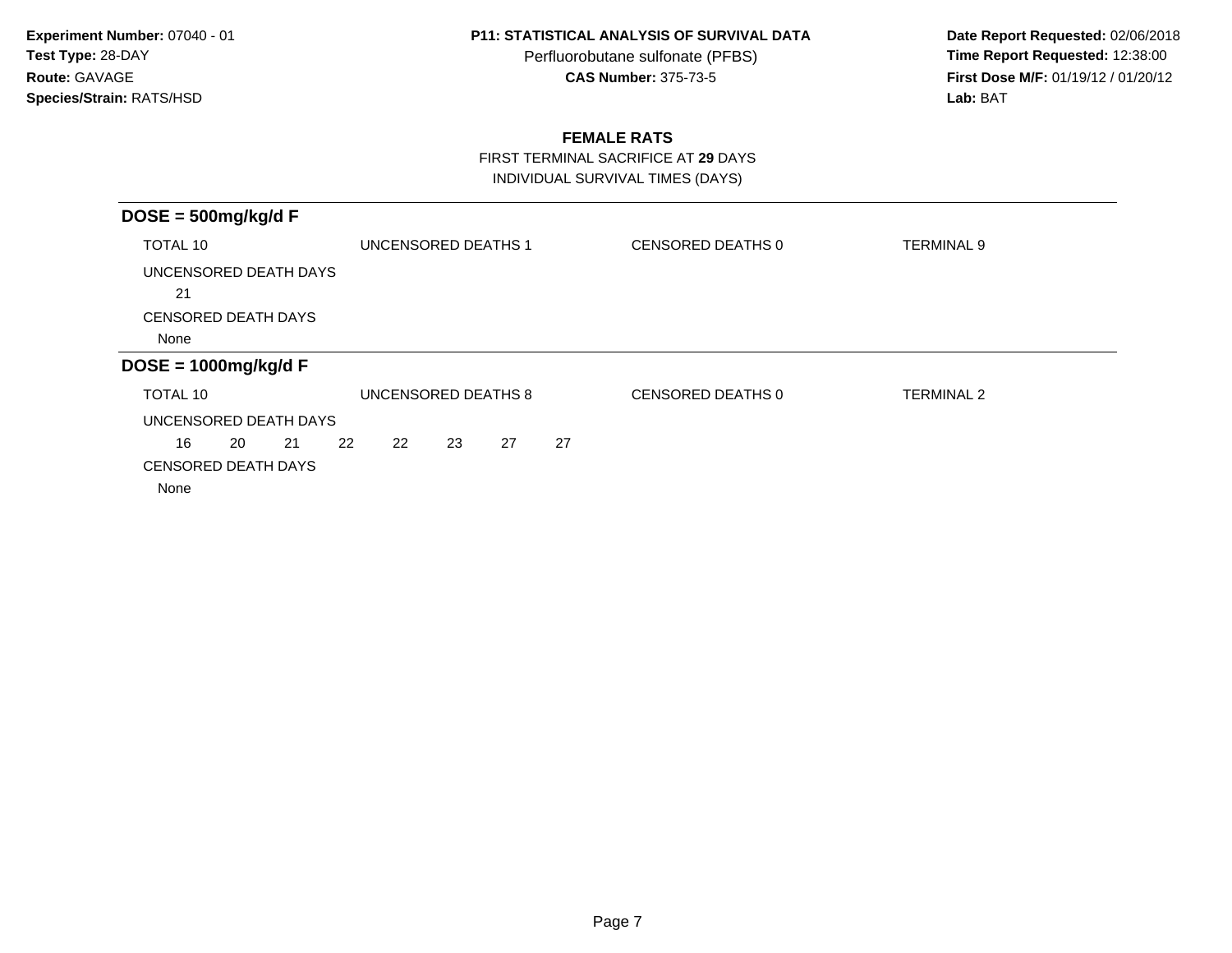**Experiment Number:** 07040 - 01**Test Type:** 28-DAY**Route:** GAVAGE**Species/Strain:** RATS/HSD

#### **P11: STATISTICAL ANALYSIS OF SURVIVAL DATA**

Perfluorobutane sulfonate (PFBS)<br>**CAS Number:** 375-73-5

 **Date Report Requested:** 02/06/2018 **First Dose M/F:** 01/19/12 / 01/20/12<br>**Lab:** BAT **Lab:** BAT

### **FEMALE RATS**

FIRST TERMINAL SACRIFICE AT **29** DAYS

|               |       |       |       |                   | <b>KAPLAN-MEIER SURVIVAL PROBABILITY ESTIMATES (%)</b> |       |       |       |       |       |  |
|---------------|-------|-------|-------|-------------------|--------------------------------------------------------|-------|-------|-------|-------|-------|--|
| <b>DOSE</b>   |       |       |       |                   | TIME (DAYS)                                            |       |       |       |       |       |  |
|               | 3     | 6     | 9     | $12 \overline{ }$ | 15                                                     | 18    | 21    | 24    | 27    | 29(A) |  |
| 0mg/kg/d F    | 100.0 | 100.0 | 100.0 | 100.0             | 100.0                                                  | 100.0 | 100.0 | 100.0 | 100.0 | 100.0 |  |
| 62.6mg/kg/d F | 100.0 | 100.0 | 100.0 | 100.0             | 100.0                                                  | 100.0 | 100.0 | 100.0 | 100.0 | 100.0 |  |
| 125mg/kg/d F  | 100.0 | 100.0 | 100.0 | 100.0             | 100.0                                                  | 100.0 | 100.0 | 100.0 | 100.0 | 100.0 |  |
| 250mg/kg/d F  | 100.0 | 100.0 | 100.0 | 100.0             | 100.0                                                  | 100.0 | 100.0 | 100.0 | 90.0  | 90.0  |  |
| 500mg/kg/d F  | 100.0 | 100.0 | 100.0 | 100.0             | 100.0                                                  | 100.0 | 90.0  | 90.0  | 90.0  | 90.0  |  |
| 1000mg/kg/d F | 100.0 | 100.0 | 100.0 | 100.0             | 100.0                                                  | 90.0  | 70.0  | 40.0  | 20.0  | 20.0  |  |

<sup>(</sup>A) FIRST TERMINAL SACRIFICE<br>(B) THE FIRST ENTRY IS THE TREND TEST (TARONE, 1975) RESULT. SUBSEQUENT ENTRIES ARE THE RESULTS OF PAIRWISE TESTS (COX, 1972). NEGATIVE TRENDS ARE INDICATED BY "N".<br>(C) MEAN OF ALL UNCENSORED D